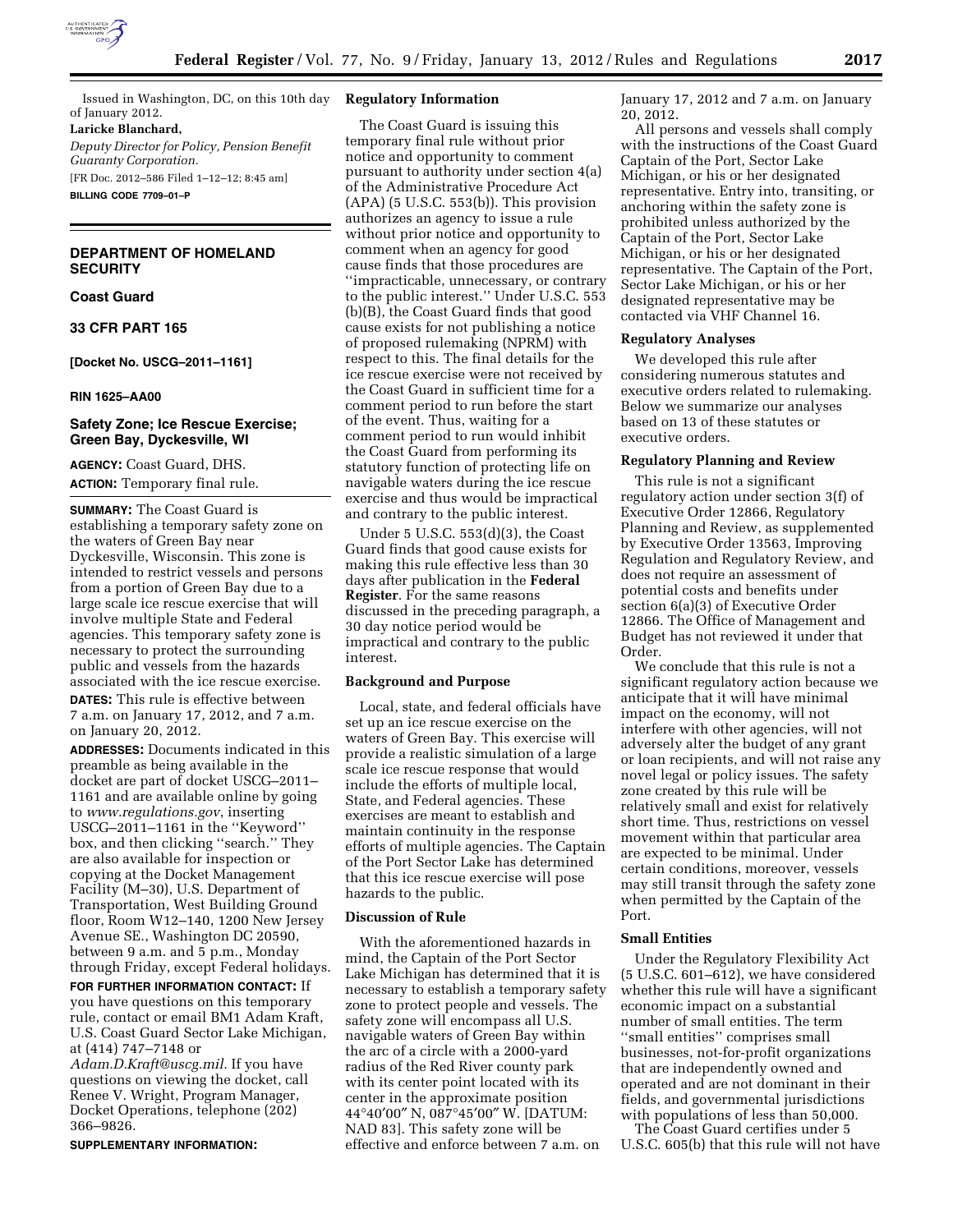a significant economic impact on a substantial number of small entities.

This rule will affect the following entities, some of which might be small entities: The people or vessels intending to use this portion of Green Bay between 7 a.m. on January 17, 2012 and 7 a.m. on January 20, 2012.

This safety zone will not have a significant economic impact on a substantial number of small entities for the following reasons: This rule will only be enforced for a relatively short time. Plus, the Coast Guard expects that there will be little to no vessel traffic due to the fact that this portion of the waterway will be iced over. It is expected that ice fishermen may be affected but public notice flyers to be distributed throughout the town of Dyckesville, along with this publication in the **Federal Register**, will mitigate any economic impact and keep a substantial number of ice fishermen from being affected.

In the event that this temporary safety zone affects shipping, commercial vessels may request permission from the Captain of The Port, Sector Lake Michigan, or his or her on scene representative to transit through the safety zone. The Coast Guard will give notice to the public via a Broadcast to Mariners that the regulation is in effect.

## **Assistance for Small Entities**

Under section 213(a) of the Small Business Regulatory Enforcement Fairness Act of 1996 (Public Law 104– 121), we offer to assist small entities in understanding the rule so that they could better evaluate its effects on them and participate in the rulemaking process. Small businesses may send comments on the actions of Federal employees who enforce, or otherwise determine compliance with, Federal regulations to the Small Business and Agriculture Regulatory Enforcement Ombudsman and the Regional Small Business Regulatory Fairness Boards. The Ombudsman evaluates these actions annually and rates each agency's responsiveness to small business. If you wish to comment on actions by employees of the Coast Guard, call 1–888–REG–FAIR (1–(888) 734–3247). The Coast Guard will not retaliate against small entities that question or complain about this rule or any policy or action of the Coast Guard.

# **Collection of Information**

This rule calls for no new collection of information under the Paperwork Reduction Act of 1995 (44 U.S.C. 3501– 3520).

### **Federalism**

A rule has implications for federalism under Executive Order 13132, Federalism, if it has a substantial direct effect on State or local governments and would either preempt State law or impose a substantial direct cost of compliance on them. We have analyzed this rule under that Order and have determined that it does not have implications for federalism.

### **Unfunded Mandates Reform Act**

The Unfunded Mandates Reform Act of 1995 (2 U.S.C. 1531–1538) requires Federal agencies to assess the effects of their discretionary regulatory actions. In particular, the Act addresses actions that may result in the expenditure by a State, local, or tribal government, in the aggregate, or by the private sector of \$100,000,000 (adjusted for inflation) or more in any one year. Though this rule will not result in such expenditure, we do discuss the effects of this rule elsewhere in this preamble.

## **Taking of Private Property**

This rule will not affect a taking of private property or otherwise have taking implications under Executive Order 12630, Governmental Actions and Interference with Constitutionally Protected Property Rights.

#### **Civil Justice Reform**

This rule meets applicable standards in sections 3(a) and 3(b)(2) of Executive Order 12988, Civil Justice Reform, to minimize litigation, eliminate ambiguity, and reduce burden.

## **Protection of Children**

We have analyzed this rule under Executive Order 13045, Protection of Children from Environmental Health Risks and Safety Risks. This rule is not an economically significant rule and does not concern an environmental risk to health or risk to safety that may disproportionately affect children.

#### **Indian Tribal Governments**

This rule does not have tribal implications under Executive Order 13175, Consultation and Coordination with Indian Tribal Governments, because it does not have a substantial direct effect on one or more Indian tribes, on the relationship between the Federal Government and Indian tribes, or on the distribution of power and responsibilities between the Federal Government and Indian tribes.

#### **Energy Effects**

We have analyzed this rule under Executive Order 13211, Actions Concerning Regulations That

Significantly Affect Energy Supply, Distribution, or Use. We have determined that it is not a ''significant energy action'' under that order because it is not a ''significant regulatory action'' under Executive Order 12866 and is not likely to have a significant adverse effect on the supply, distribution, or use of energy. The Administrator of the Office of Information and Regulatory Affairs has not designated it as a significant energy action. Therefore, it does not require a Statement of Energy Effects under Executive Order 13211.

## **Technical Standards**

The National Technology Transfer and Advancement Act (NTTAA) (15 U.S.C. 272 note) directs agencies to use voluntary consensus standards in their regulatory activities unless the agency provides Congress, through the Office of Management and Budget, with an explanation of why using these standards would be inconsistent with applicable law or otherwise impractical. Voluntary consensus standards are technical standards (e.g., specifications of materials, performance, design, or operation; test methods; sampling procedures; and related management systems practices) that are developed or adopted by voluntary consensus standards bodies.

This rule does not use technical standards. Therefore, we did not consider the use of voluntary consensus standards.

## **Environment**

We have analyzed this rule under Department of Homeland Security Management Directive 023–01 and Commandant Instruction M16475.lD, which guide the Coast Guard in complying with the National Environmental Policy Act of 1969 (NEPA) (42 U.S.C. 4321–4370f), and have concluded this action is one of a category of actions which do not individually or cumulatively have a significant effect on the human environment. This rule is categorically excluded, under figure 2–1, paragraph (34)(g), of the Instruction. This rule involves the establishment of a safety zone and is therefore categorically excluded under paragraph 34(g) of the Instruction.

A final environmental analysis check list and categorical exclusion determination are available in the docket where indicated under **ADDRESSES**.

## **List of Subjects in 33 CFR Part 165**

Harbors, Marine safety, Navigation (water), Reporting and recordkeeping